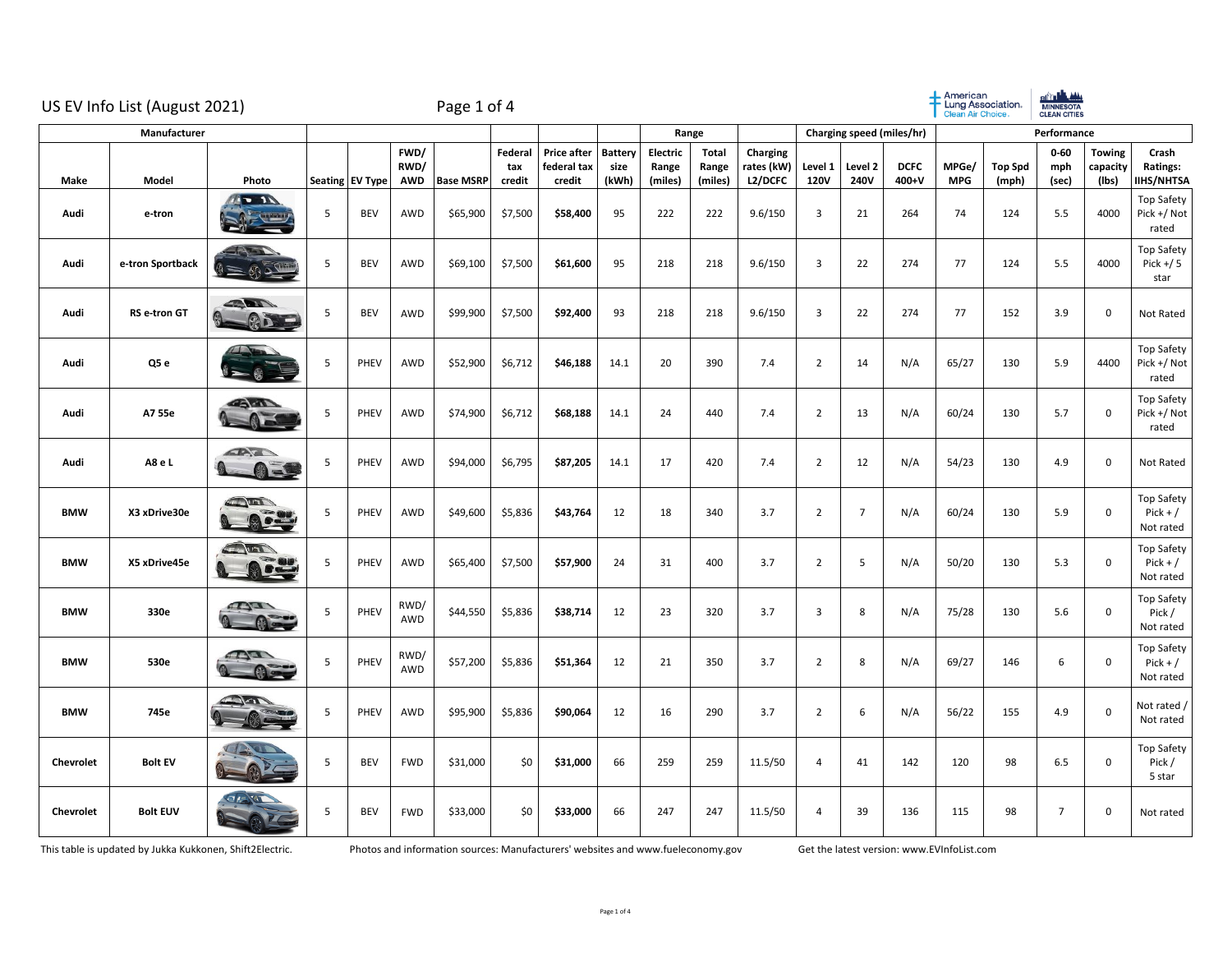|                   | US EV Info List (August 2021)                 | Page 2 of 4                |                |                 |                            |                  |                           | $+$ American<br>- Lung Association.<br>Clean Air Choice. |                                 |                              | of the settle<br><b>MINNESOTA</b><br>CLEAN CITIES |                                   |                        |                            |                      |                     |                         |                          |                                    |                                           |
|-------------------|-----------------------------------------------|----------------------------|----------------|-----------------|----------------------------|------------------|---------------------------|----------------------------------------------------------|---------------------------------|------------------------------|---------------------------------------------------|-----------------------------------|------------------------|----------------------------|----------------------|---------------------|-------------------------|--------------------------|------------------------------------|-------------------------------------------|
|                   |                                               | Range                      |                |                 |                            |                  | Charging speed (miles/hr) |                                                          |                                 |                              | Performance                                       |                                   |                        |                            |                      |                     |                         |                          |                                    |                                           |
| <b>Make</b>       | Model                                         | Photo                      |                | Seating EV Type | FWD/<br>RWD/<br><b>AWD</b> | <b>Base MSRP</b> | Federal<br>tax<br>credit  | Price after<br>federal tax<br>credit                     | <b>Battery</b><br>size<br>(kWh) | Electric<br>Range<br>(miles) | Total<br>Range<br>(miles)                         | Charging<br>rates (kW)<br>L2/DCFC | Level 1<br><b>120V</b> | Level <sub>2</sub><br>240V | <b>DCFC</b><br>400+V | MPGe/<br><b>MPG</b> | <b>Top Spd</b><br>(mph) | $0 - 60$<br>mph<br>(sec) | <b>Towing</b><br>capacity<br>(Ibs) | Crash<br>Ratings:<br><b>IIHS/NHTSA</b>    |
| Chrysler          | Pacifica Hybrid<br>(PHEV)                     |                            | $\overline{7}$ | PHEV            | <b>FWD</b>                 | \$38,100         | \$7,500                   | \$30,600                                                 | 16                              | 33                           | 570                                               | 6.6                               | 3                      | 16                         | N/A                  | 84/32               | 107                     | 7.8                      | $\mathbf 0$                        | Top Safety<br>Pick /<br>5 star            |
| Ford              | <b>Mustang Mach-E</b>                         |                            | 5              | <b>BEV</b>      | RWD/<br>AWD                | \$42,895         | \$7,500                   | \$35,395                                                 | 76-99                           | 210-300                      |                                                   | 210-300 11/115-150                | $\overline{3}$         | 32                         | 345                  | 97                  | 124                     | $3.5 - 6.5$              | 0                                  | <b>Top Safety</b><br>Pick /<br>Not rated  |
| Hyundai           | <b>IONIQ EV</b>                               | a                          | 5              | <b>BEV</b>      | <b>FWD</b>                 | \$33,045         | \$7,500                   | \$25,545                                                 | 38                              | 170                          | 170                                               | 7.2/65                            | 5                      | 28                         | 205                  | 133                 | 102                     | 8.4                      | $\mathbf 0$                        | <b>Top Safety</b><br>Pick /<br>Not rated  |
| Hyundai           | <b>IONIQ PHEV</b>                             |                            | 5              | PHEV            | <b>FWD</b>                 | \$26,500         | \$4,553                   | \$21,947                                                 | 8.9                             | 29                           | 630                                               | 3.3                               | $\overline{4}$         | 12                         | N/A                  | 119/54              | 81                      | 8.9                      | $\mathsf 0$                        | Top Safety<br>Pick /<br>Not rated         |
| Hyundai           | Kona EV                                       | $\lambda$ $\lambda$        | 5              | <b>BEV</b>      | <b>FWD</b>                 | \$37,190         | \$7,500                   | \$29,690                                                 | 64                              | 258                          | 258                                               | 7.2/75                            | $\overline{4}$         | 26                         | 214                  | 120                 | 124                     | 6.6                      | 0                                  | Top Safety<br>$Pick + /$<br>5 star        |
| Hyundai           | Sonata PHEV                                   | ALIN                       | 5              | PHEV            | <b>FWD</b>                 | \$33,400         | \$4,919                   | \$28,481                                                 | 9.8                             | 28                           | 600                                               | 3.3                               | $\overline{4}$         | 10                         | N/A                  | 99/40               | 123                     | 7.7                      | $\mathsf 0$                        | <b>Top Safety</b><br>$Pick + /$<br>5 star |
| Jaguar            | <b>I-PACE</b>                                 | <b>AND</b>                 | 5              | <b>BEV</b>      | AWD                        | \$69,850         | \$7,500                   | \$62,350                                                 | 90                              | 234                          | 234                                               | 7.0/100                           | 3                      | 16                         | 180                  | 76                  | 124                     | 4.5                      | $\mathbf 0$                        | Not rated                                 |
| Jeep              | <b>Wrangler 4xe</b>                           |                            | 5              | PHEV            | AWD                        | \$47,995         | \$7,500                   | \$40,495                                                 | 17.4                            | 22                           | 370                                               | 7.7                               | $\overline{2}$         | 11                         | N/A                  | 49/20               | 100                     | 6                        | 3500                               | Not Rated                                 |
| Kia               | <b>Niro EV</b>                                |                            | 5              | <b>BEV</b>      | <b>FWD</b>                 | \$39,090         | \$7,500                   | \$31,590                                                 | 64                              | 239                          | 239                                               | 7.2/75                            | $\overline{4}$         | 24                         | 199                  | 112                 | 104                     | $\overline{7}$           | $\mathbf 0$                        | Top Safety<br>$Pick + /$<br>4 star        |
| Kia               | <b>Niro PHEV</b>                              |                            | 5              | PHEV            | <b>FWD</b>                 | \$29,490         | \$4,543                   | \$24,947                                                 | 8.9                             | 26                           | 560                                               | 3.3                               | $\overline{4}$         | 10                         | N/A                  | 105/46              | 107                     | 9                        | $\mathsf 0$                        | Top Safety<br>$Pick + /$<br>4 star        |
| Kia               | <b>Optima PHEV</b>                            | <b>CANT</b><br><b>SALE</b> | -5             | PHEV            | <b>FWD</b>                 | \$36,105         | \$4,919                   | \$31,186                                                 | 9.8                             | 28                           | 610                                               | 3.3                               | $\overline{4}$         | 10                         | N/A                  | 101/40              | 123                     | 8                        | 0                                  | <b>Top Safety</b><br>$Pick + /$<br>5 star |
| <b>Land Rover</b> | <b>Range Rover Sport</b><br>PHEV              |                            | 5              | PHEV            | AWD                        | \$83,000         | \$6,295                   | \$76,705                                                 | 12.4                            | 19                           | 480                                               | 7.4                               | $\overline{2}$         | 9                          | N/A                  | 42/19               | 137                     | 6.3                      | $\mathsf 0$                        | Not Rated                                 |
| <b>Land Rover</b> | <b>Range Rover PHEV</b>                       | א הידי <u>ז</u> ז          | 5              | PHEV            | AWD                        | \$97,000         | \$6,295                   | \$90,705                                                 | 12.4                            | 19                           | 480                                               | 7.4                               | $\overline{2}$         | 9                          | N/A                  | 42/19               | 137                     | 6.4                      | $\mathbf 0$                        | Not Rated                                 |
| Lincoln           | <b>Aviator Grand</b><br><b>Touring (PHEV)</b> |                            | $\overline{7}$ | PHEV            | AWD                        | \$68,800         | \$6,534                   | \$62,266                                                 | 13.6                            | 21                           | 460                                               | 6.6                               | $\overline{2}$         | 11                         | N/A                  | 56/23               | 145                     | 5                        | 5600                               | Top Safety<br>Pick / Not<br>rated         |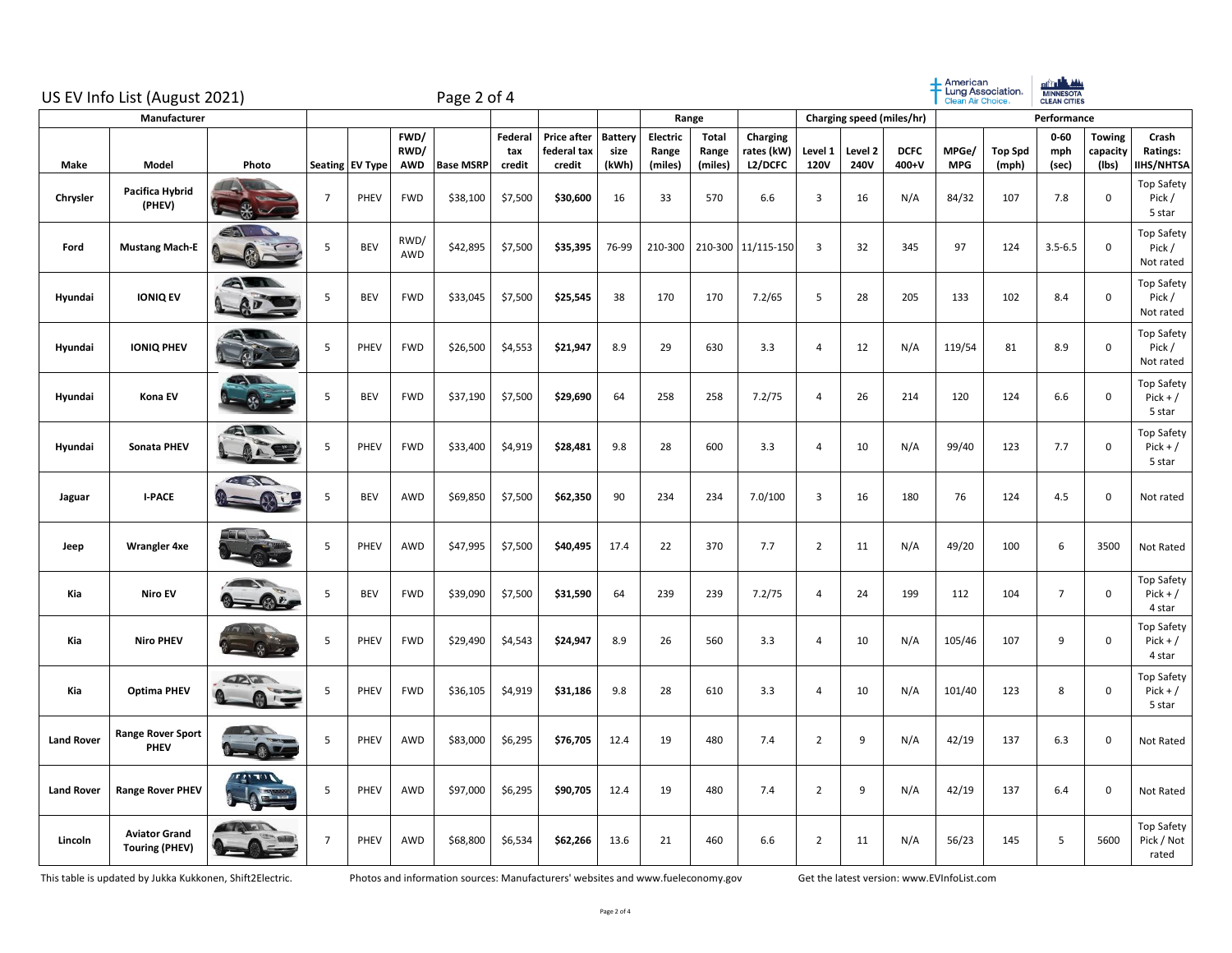|                   | US EV Info List (August 2021)     |                                                                                                                                                                                                                                                                                                                                                                   | Page 3 of 4    |                 |                            |                  |                          |                                             |                                 |                              |                                  |                                   |                        |                           |                      | $+$ American<br>Lung Association.<br><b>Clean Air Choice.</b> | <b>BITTLE ANA</b><br><b>CLEAN CITIES</b> |                          |                                    |                                              |
|-------------------|-----------------------------------|-------------------------------------------------------------------------------------------------------------------------------------------------------------------------------------------------------------------------------------------------------------------------------------------------------------------------------------------------------------------|----------------|-----------------|----------------------------|------------------|--------------------------|---------------------------------------------|---------------------------------|------------------------------|----------------------------------|-----------------------------------|------------------------|---------------------------|----------------------|---------------------------------------------------------------|------------------------------------------|--------------------------|------------------------------------|----------------------------------------------|
| Manufacturer      |                                   |                                                                                                                                                                                                                                                                                                                                                                   |                |                 |                            |                  |                          |                                             |                                 |                              | Range                            |                                   |                        | Charging speed (miles/hr) |                      |                                                               |                                          | Performance              |                                    |                                              |
| Make              | Model                             | Photo                                                                                                                                                                                                                                                                                                                                                             |                | Seating EV Type | FWD/<br>RWD/<br><b>AWD</b> | <b>Base MSRP</b> | Federal<br>tax<br>credit | <b>Price after</b><br>federal tax<br>credit | <b>Battery</b><br>size<br>(kWh) | Electric<br>Range<br>(miles) | <b>Total</b><br>Range<br>(miles) | Charging<br>rates (kW)<br>L2/DCFC | Level 1<br><b>120V</b> | Level 2<br>240V           | <b>DCFC</b><br>400+V | MPGe/<br><b>MPG</b>                                           | <b>Top Spd</b><br>(mph)                  | $0 - 60$<br>mph<br>(sec) | <b>Towing</b><br>capacity<br>(Ibs) | Crash<br>Ratings:<br><b>IIHS/NHTSA</b>       |
| Mercedes-<br>Benz | GLC350e                           |                                                                                                                                                                                                                                                                                                                                                                   | 5              | PHEV            | AWD                        | \$51,900         | \$4,460                  | \$47,440                                    | 8.8                             | 10                           | 350                              | 3.3                               | $\overline{2}$         | 5                         | N/A                  | 56/25                                                         | 130                                      | 6.2                      | 3500                               | Top Safety<br>$Pick + /$<br>5 star           |
| Mercedes-<br>Benz | <b>S560e</b>                      |                                                                                                                                                                                                                                                                                                                                                                   | 5              | PHEV            | RWD                        | \$109,750        | \$6,000                  | \$103,750                                   | 13.5                            | 20                           | 450                              | 7.4                               | $\overline{2}$         | 13                        | N/A                  | 58/26                                                         | 155                                      | 4.7                      | 0                                  | <b>Top Safety</b><br>$Pick + /$<br>Not rated |
| Mini              | <b>Cooper SE</b>                  |                                                                                                                                                                                                                                                                                                                                                                   | 4              | <b>BEV</b>      | <b>FWD</b>                 | \$29,900         | \$7,500                  | \$22,400                                    | 33                              | 110                          | 110                              | 7.4                               | $\overline{4}$         | 24                        | 128                  | 108                                                           | 93                                       | 6.9                      | $\mathsf 0$                        | Not Rated                                    |
| Mitsubishi        | <b>Outlander PHEV</b>             |                                                                                                                                                                                                                                                                                                                                                                   | 5              | PHEV            | AWD                        | \$36,295         | \$5,836                  | \$30,459                                    | 12                              | 22                           | 310                              | 3.7/22                            | 3                      | 8                         | 39                   | 74/25                                                         | 106                                      | 9.9                      | 1500                               | Good-<br>Acceptable/<br>5 star               |
| Nissan            | Leaf                              |                                                                                                                                                                                                                                                                                                                                                                   | 5              | <b>BEV</b>      | <b>FWD</b>                 | \$27,400         | \$7,500                  | \$19,900                                    | 40-62                           | 150-226                      | 150-226                          | 6.6/70                            | $\overline{4}$         | 22                        | 189                  | 114                                                           | 90                                       | 6.5                      | 0                                  | Good/<br>Not rated                           |
| Polestar          | $\mathbf{2}$                      |                                                                                                                                                                                                                                                                                                                                                                   | 5              | <b>BEV</b>      | AWD                        | \$47,200         | \$7,500                  | \$39,700                                    | 78                              | 249-265                      | 249-265                          | 11/150                            | 3                      | 30                        | 328                  | 92                                                            | 128                                      | 4.5                      | 2000                               | Not Rated                                    |
| Porsche           | Panamera S E-<br>hybrid           | TADIS<br>$\bullet$                                                                                                                                                                                                                                                                                                                                                | $\overline{2}$ | <b>PHEV</b>     | AWD                        | \$103,800        | \$6,712                  | \$97,088                                    | 14.1                            | 14                           | 540                              | $\overline{3}$                    | $\overline{2}$         | 5                         | N/A                  | 51/23                                                         | 167                                      | 4.4                      | 0                                  | Not rated/<br>Not rated                      |
| Porsche           | Cayenne S E-hybrid                |                                                                                                                                                                                                                                                                                                                                                                   | 5              | PHEV            | AWD                        | \$81,800         | \$6,712                  | \$75,088                                    | 14.1                            | 13                           | 480                              | $\overline{3}$                    | $\overline{2}$         | 4                         | N/A                  | 46/22                                                         | 151                                      | 4.7                      | $\mathsf 0$                        | Not rated/<br>Not rated                      |
| Porsche           | Taycan                            |                                                                                                                                                                                                                                                                                                                                                                   | 4              | <b>BEV</b>      | RWD/<br><b>AWD</b>         | \$79,900         | \$7,500                  | \$72,400                                    | 79-93                           | 201-227                      | 201-227                          | 11/270                            | $\overline{2}$         | 23                        | 442                  | 69                                                            | 162                                      | $2.6 - 5.1$              | 0                                  | Not Rated                                    |
| Subaru            | <b>Crosstrek Hybrid</b><br>(PHEV) |                                                                                                                                                                                                                                                                                                                                                                   | 5              | PHEV            | AWD                        | \$35,145         | \$4,500                  | \$30,645                                    | 8.8                             | 17                           | 480                              | 3.3                               | 3                      | 9                         | N/A                  | 90/35                                                         | 90                                       | 8.3                      | 0                                  | Top Safety<br>$Pick + /$<br>5 star           |
| Tesla             | Model 3                           | <b>AND</b><br>$\begin{picture}(20,20) \put(0,0){\line(1,0){15}} \put(15,0){\line(1,0){15}} \put(15,0){\line(1,0){15}} \put(15,0){\line(1,0){15}} \put(15,0){\line(1,0){15}} \put(15,0){\line(1,0){15}} \put(15,0){\line(1,0){15}} \put(15,0){\line(1,0){15}} \put(15,0){\line(1,0){15}} \put(15,0){\line(1,0){15}} \put(15,0){\line(1,0){15}} \put(15,0){\line(1$ | 5              | <b>BEV</b>      | RWD/<br>AWD                | \$39,990         | \$0                      | \$39,990                                    | 60-75                           | 263-353                      | 263-353                          | 11.5/250                          | 4                      | 41                        | 712                  | 113-141                                                       | 140-162                                  | $3.1 - 5.3$              | 0                                  | Top Safety<br>$Pick + /$<br>5 star           |
| Tesla             | Model Y                           |                                                                                                                                                                                                                                                                                                                                                                   | $5 - 7$        | <b>BEV</b>      | AWD                        | \$53,990         | \$0                      | \$53,990                                    | 75                              | 303-326                      | 303-326                          | 11.5/250                          | 4                      | 41                        | 712                  | 121                                                           | 135-145                                  | $3.5 - 4.8$              | 3500                               | Not rated/<br>5 star                         |
| Tesla             | Model S                           |                                                                                                                                                                                                                                                                                                                                                                   | 5              | <b>BEV</b>      | AWD                        | \$89,900         | \$0                      | \$89,900                                    | $100+$                          | 395-405                      | 395-405                          | 11.5/250                          | 4                      | 38                        | 653                  | 110                                                           | 155-200                                  | $2.0 - 3.1$              | 0                                  | Good-<br>Acceptable/<br>5 Stars              |
| Tesla             | <b>Model X</b>                    |                                                                                                                                                                                                                                                                                                                                                                   | $5 - 7$        | <b>BEV</b>      | AWD                        | \$99,990         | \$0                      | \$99,990                                    | 100                             | 340-360                      | 340-360                          | 11.5/250                          | 3                      | 33                        | 570                  | 96                                                            | 155-163                                  | $2.5 - 3.8$              | 5000                               | Not rated/<br>5 star                         |